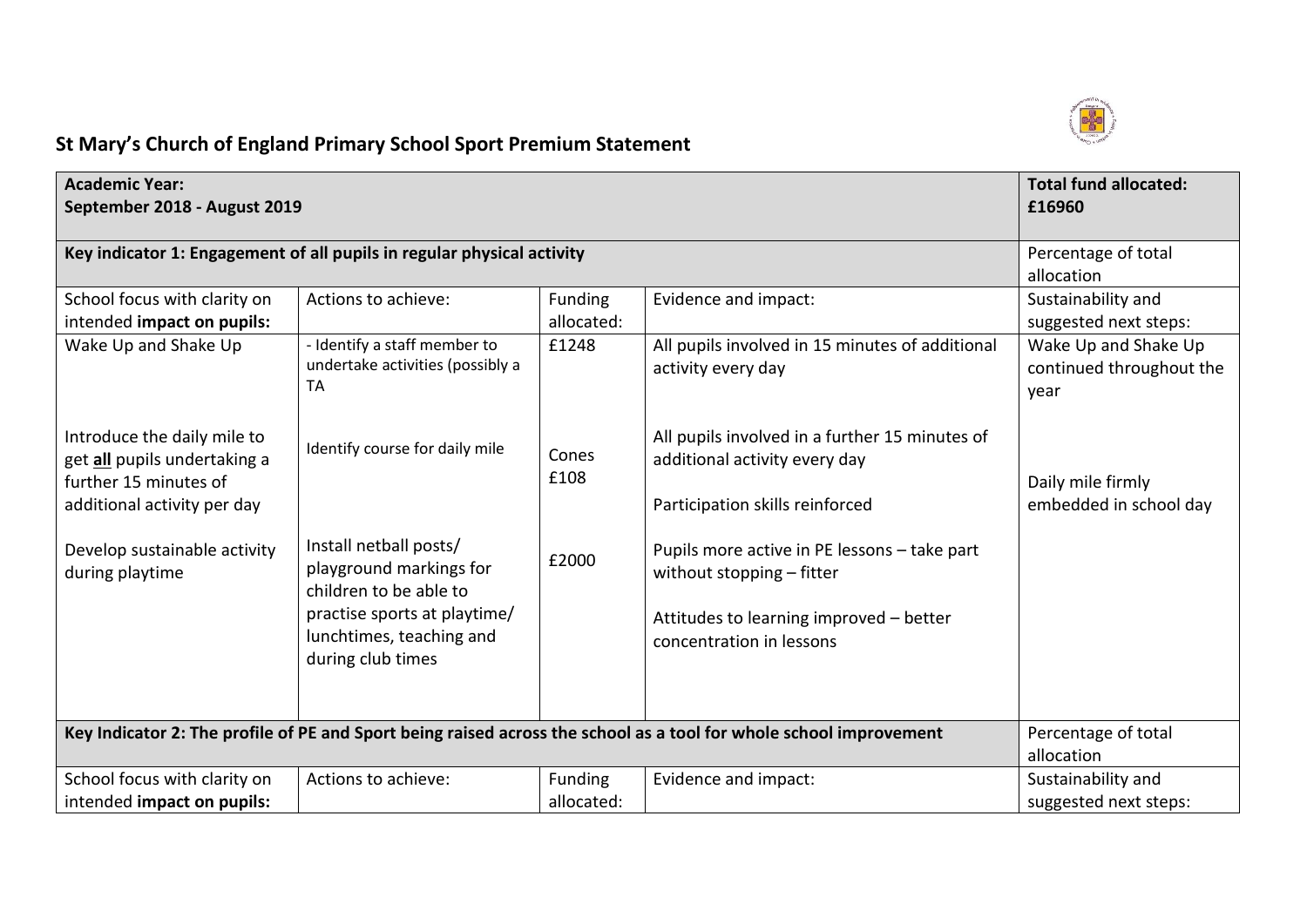| Celebration assembly every<br>week to ensure the whole<br>school is aware of the<br>importance of PE and Sport<br>and to encourage all pupils to<br>aspire to being involved in | Achievements celebrated in<br>assembly (match results +<br>notable achievements in<br>lessons and out of school)<br>Different classes to do<br>dance/gymnastics displays | £2404 | Celebration of success encourages wider<br>participation in a variety of sports in and out of<br>school                                                                                                                                                                                                                                                                                    | The SLT has seen the<br>benefits of the raised<br>profile and is committed<br>to funding these areas if<br>the Primary PE and Sport<br>Premium is discontinued |
|---------------------------------------------------------------------------------------------------------------------------------------------------------------------------------|--------------------------------------------------------------------------------------------------------------------------------------------------------------------------|-------|--------------------------------------------------------------------------------------------------------------------------------------------------------------------------------------------------------------------------------------------------------------------------------------------------------------------------------------------------------------------------------------------|----------------------------------------------------------------------------------------------------------------------------------------------------------------|
| the assemblies                                                                                                                                                                  |                                                                                                                                                                          |       |                                                                                                                                                                                                                                                                                                                                                                                            |                                                                                                                                                                |
| Notice boards are situated at                                                                                                                                                   | Maintain and update notice                                                                                                                                               |       | The notice boards and Facebook Page are full<br>of information about matches/clubs/ results                                                                                                                                                                                                                                                                                                |                                                                                                                                                                |
| the school entrance and main<br>school, Reception entrance<br>and in the main school hall<br>for all visitors and parents /<br>carers School website and                        | boards                                                                                                                                                                   |       | and pupils are keen to get involved                                                                                                                                                                                                                                                                                                                                                        |                                                                                                                                                                |
| Facebook account also used<br>to inform parents / carers                                                                                                                        |                                                                                                                                                                          |       | Correct equipment allows pupils to practice<br>skills relevant to specialist sports                                                                                                                                                                                                                                                                                                        |                                                                                                                                                                |
|                                                                                                                                                                                 |                                                                                                                                                                          |       |                                                                                                                                                                                                                                                                                                                                                                                            |                                                                                                                                                                |
| Purchase up-to-date<br>equipment to encourage<br>participation in sport                                                                                                         | Mats, Rugby Balls, Playtime<br>equipment                                                                                                                                 | £500  | Pupils to meet Richard Kilty-raise the profile<br>and learn about persistence and resilience                                                                                                                                                                                                                                                                                               |                                                                                                                                                                |
| Role models - local sporting<br>personalities so pupils can<br>identify with success and                                                                                        | Ascertain which local<br>personalities the pupils relate<br>to and invite them into<br>school / research their                                                           |       | <b>WIDER IMPACT AS A RESULT OF ABOVE</b>                                                                                                                                                                                                                                                                                                                                                   |                                                                                                                                                                |
| aspire to be a local hero                                                                                                                                                       | success                                                                                                                                                                  |       | Behaviour has improved particularly at<br>$\bullet$<br>lunch times and this has led to<br>improved learning in the afternoons<br>Very few instances of pupils not bring<br>$\bullet$<br>kit to school and as a result progress<br>and achievement in curriculum PE is<br>good.<br>97% of pupils say they enjoy PE and<br>$\bullet$<br>Sport and want to get involved in more<br>activities |                                                                                                                                                                |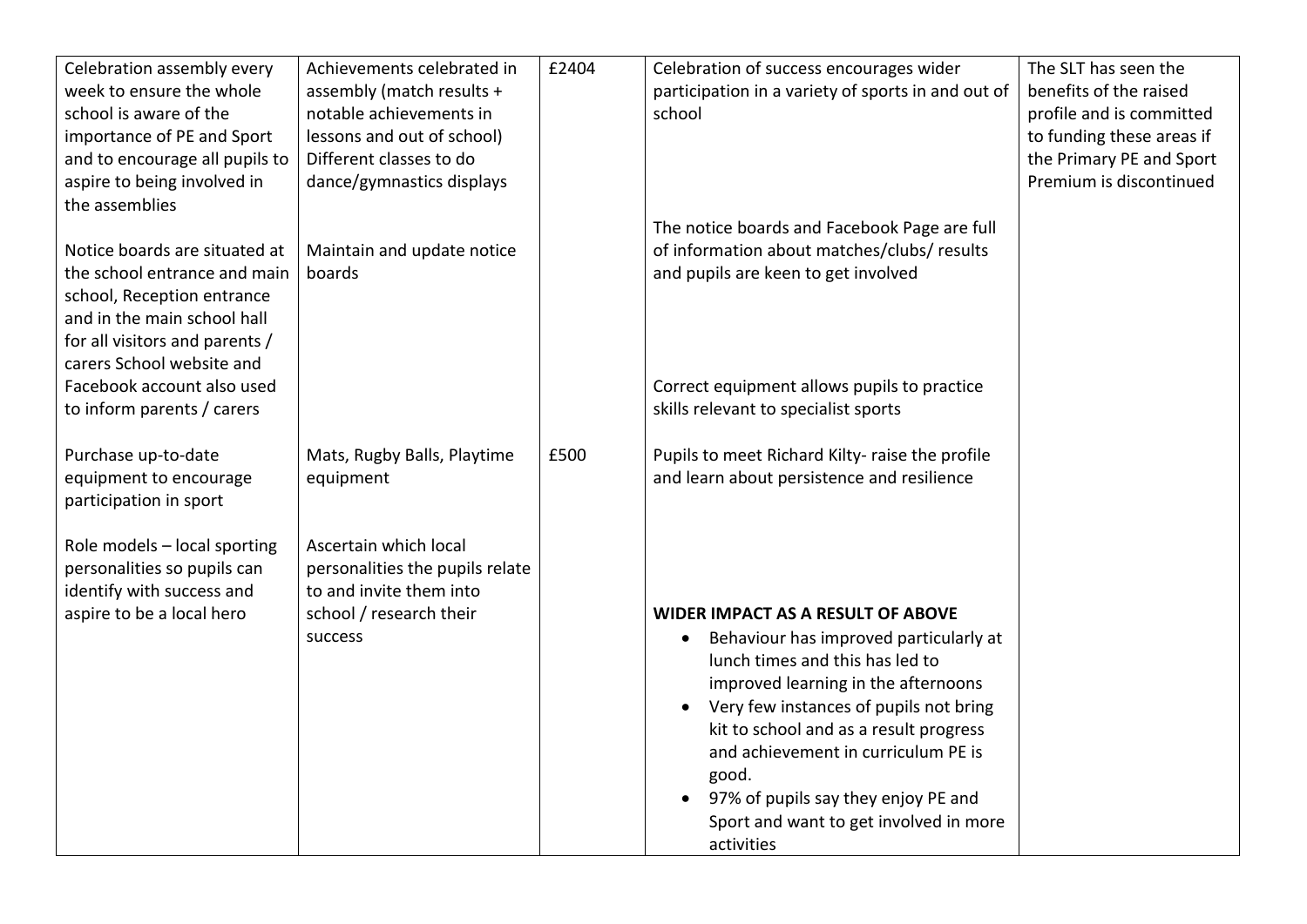|                                |                                                                                                   |            | Pupils who were disaffected in school<br>are now engaged and want to take<br>part. |                          |
|--------------------------------|---------------------------------------------------------------------------------------------------|------------|------------------------------------------------------------------------------------|--------------------------|
|                                | Key Indicator 3: Increased confidence, knowledge and skills of all staff in teaching PE and Sport |            |                                                                                    |                          |
| School focus with clarity on   | Actions to achieve:                                                                               | Funding    | Evidence and impact:                                                               | Sustainability and       |
| intended impact on pupils:     |                                                                                                   | allocated: |                                                                                    | suggested next steps:    |
| We employ a PE specialist      | Training for staff and                                                                            | £6000      | <b>WIDER IMPACT AS A RESULT OF ABOVE</b>                                           | Maintain enagagement     |
| one day per week to            | opportunity for all pupils to                                                                     |            |                                                                                    |                          |
| teach/upskill pupils and staff | participate in a wide variety                                                                     |            | Skills, knowledge and understanding of                                             | Look at offering cluster |
| All classes are taught a broad | of sporting activities                                                                            |            | pupils are increased                                                               | events at St Mary's      |
| and varied curriculum in line  |                                                                                                   |            | Pupils really enjoy PE and Sport and are                                           |                          |
| with NC guidelines             |                                                                                                   |            | very keen to take part demonstrating a                                             |                          |
|                                |                                                                                                   |            | desire to learn and improve                                                        |                          |
|                                |                                                                                                   |            | 2 new clubs (Dance club 25 new pupils                                              |                          |
| Employ a Football coach to     | Staff to be upskilled and                                                                         |            | / Active Fitness20 new pupils)                                                     |                          |
| teach key football skills in   | knowledgeable of how to                                                                           |            | <b>Football Club</b>                                                               |                          |
| order for the children to be   | play the competitive sport                                                                        |            | <b>Gymnastics Club</b>                                                             |                          |
| competitive-staff are aware    |                                                                                                   |            | <b>Netball Club</b>                                                                |                          |
| of the skill set required at a |                                                                                                   |            | <b>Balance Bike Club</b>                                                           |                          |
| competitive level              |                                                                                                   |            |                                                                                    |                          |
|                                |                                                                                                   |            | WIDER IMPACT AS A RESULT OF ABOVE                                                  |                          |
|                                |                                                                                                   |            |                                                                                    |                          |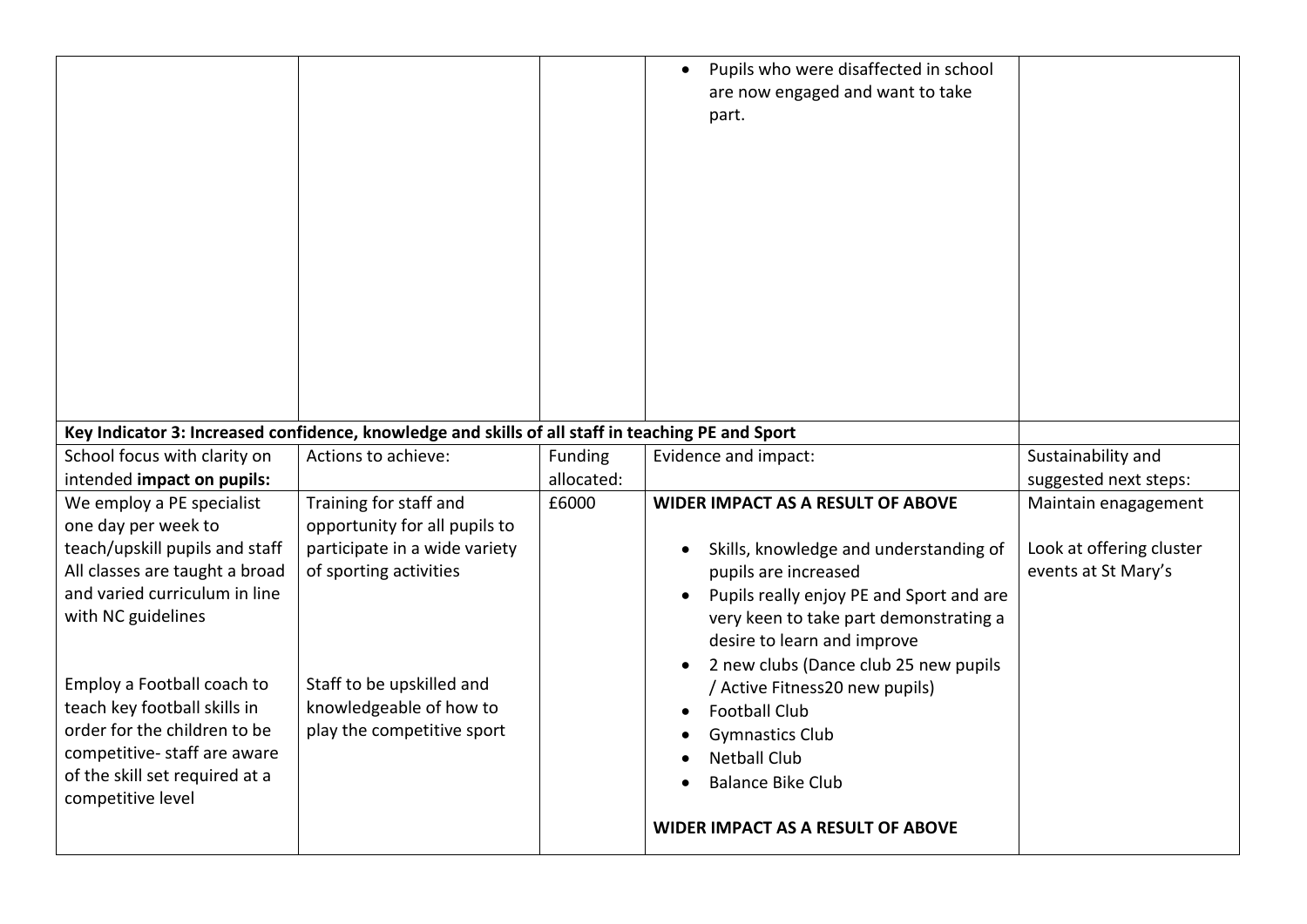| Employ a Gymnast coach to    |                                                                                               |             | Pupils are very proud to be involved in<br>$\bullet$ |                           |
|------------------------------|-----------------------------------------------------------------------------------------------|-------------|------------------------------------------------------|---------------------------|
| provide key skills and       |                                                                                               |             | assemblies/photos (with consent) on                  |                           |
| delivery of Key steps        |                                                                                               |             | notice boards etc which is impacting on              |                           |
| Gymnastics                   |                                                                                               |             | confidence and self esteem                           |                           |
|                              |                                                                                               |             | Over 50% pupils attending clubs in the               |                           |
|                              |                                                                                               |             | community which are complimenting                    |                           |
|                              |                                                                                               |             | activities in school and in the                      |                           |
|                              |                                                                                               |             | curriculum                                           |                           |
|                              |                                                                                               |             | Increased self-esteem/confidence is<br>$\bullet$     |                           |
|                              |                                                                                               |             | having an impact on learning across the              |                           |
|                              |                                                                                               |             | curriculum                                           |                           |
|                              |                                                                                               |             |                                                      |                           |
|                              |                                                                                               |             | Children are signposted to clubs                     |                           |
|                              |                                                                                               |             | Children are completing at local and                 |                           |
|                              |                                                                                               |             | county levels                                        |                           |
|                              |                                                                                               |             |                                                      |                           |
|                              |                                                                                               |             | Baseline pupils so that impact can be                |                           |
|                              |                                                                                               |             | measured over time                                   |                           |
|                              |                                                                                               |             | Better subject knowledge for TAs resulting in        |                           |
|                              |                                                                                               |             | them being confident to take a more active           |                           |
|                              |                                                                                               |             | role during lunchtimes etc.                          |                           |
|                              |                                                                                               |             | - Increased confidence and better subject            |                           |
|                              |                                                                                               |             | leadership skills enabling the subject leader to     |                           |
|                              |                                                                                               |             | lead professional learning for all staff.            |                           |
|                              |                                                                                               |             | - Subject leader more confident when                 |                           |
|                              |                                                                                               |             | undertaking lesson observations/team                 |                           |
|                              |                                                                                               |             | teaching - able to provide effective feedback        |                           |
|                              |                                                                                               |             | and lead discussions.                                |                           |
|                              |                                                                                               |             |                                                      |                           |
|                              | Key Indicator 4: Broader experience of a range of sports and activities offered to all pupils |             |                                                      |                           |
| School focus with clarity on | Actions to achieve:                                                                           | Funding     | Evidence and impact:                                 | Sustainability and        |
| intended impact on pupils:   |                                                                                               | allocated:  |                                                      | suggested next steps:     |
| Children are given           | Children to participate in                                                                    | Stockton    | Children are able to compete in a range of           | Uniforms for when the     |
| opportunities to try sports  | competitions within Cluster,                                                                  | Sports      | sporting competitions/ leagues and festivals.        | children compete at local |
|                              | <b>Tees Valley</b>                                                                            | Partnership | Children have participate in:                        | and national events       |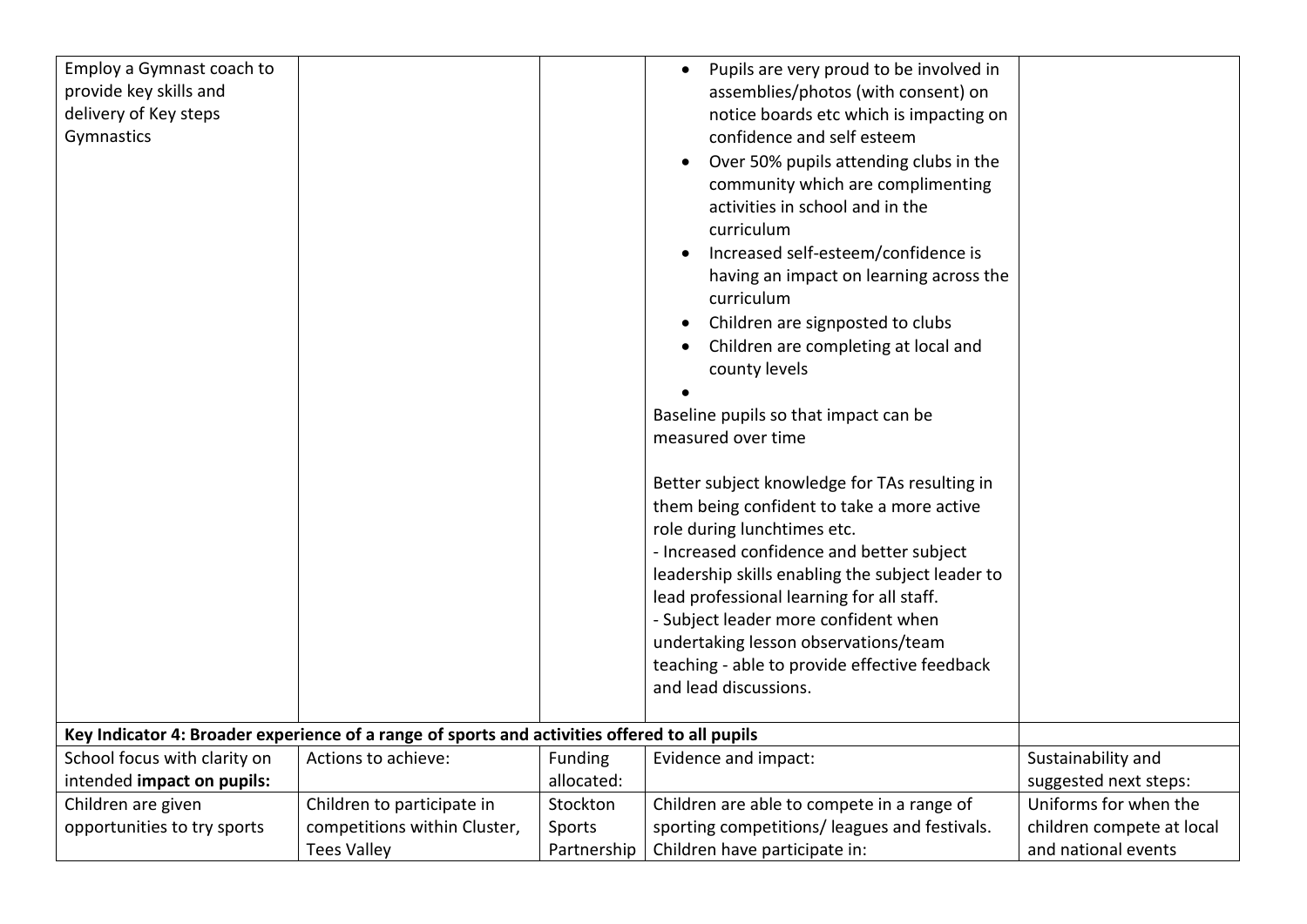| which they have not had<br>access too.<br>Children are given specialise<br>training to ensure they are<br>competitive during<br>competitions<br>Children are sign posted to<br>clubs which will broaden<br>their interest and skill set. | Liaise with MFC and Mowden<br>Look at Local offer of the<br>range of clubs which are<br>accessible and how to sign<br>post children effectively. | £                     | <b>Multi Sports</b><br><b>Sports Hall Athletics</b><br>Key-Steps Gymnastics<br>Tag Rugby<br>Swimming Gala's<br>Netball<br>Football<br>Athletics<br><b>Dance Competition</b><br>Robin Wood-canoeing, climbing wall, caving,<br>abseiling, archery etc<br>'Active Lifestyle' week- Judo, Ballroom<br>Dancing, Boxfit, Rounders, Dodgeball, Golf,<br>HIIT, Yoga, Pliates etc<br>Children have been signposted to a range of | Staff to access Level 5<br>training<br>Offer Sports Placement for<br>students |
|------------------------------------------------------------------------------------------------------------------------------------------------------------------------------------------------------------------------------------------|--------------------------------------------------------------------------------------------------------------------------------------------------|-----------------------|--------------------------------------------------------------------------------------------------------------------------------------------------------------------------------------------------------------------------------------------------------------------------------------------------------------------------------------------------------------------------------------------------------------------------|-------------------------------------------------------------------------------|
|                                                                                                                                                                                                                                          |                                                                                                                                                  |                       | clubs within the local area                                                                                                                                                                                                                                                                                                                                                                                              |                                                                               |
|                                                                                                                                                                                                                                          | Key Indicator 5: Increased participation in competitive sport                                                                                    |                       |                                                                                                                                                                                                                                                                                                                                                                                                                          |                                                                               |
| School focus with clarity on<br>intended impact on pupils:                                                                                                                                                                               | Actions to achieve:                                                                                                                              | Funding<br>allocated: | Evidence and impact:                                                                                                                                                                                                                                                                                                                                                                                                     | Sustainability and<br>suggested next steps:                                   |
| School to buy into Stockton                                                                                                                                                                                                              | Inter / intra school - use of                                                                                                                    | Transport             | All Key Stage 2 pupils attend at least one                                                                                                                                                                                                                                                                                                                                                                               | Maintain impact and                                                           |
| Schools Sports Partnership                                                                                                                                                                                                               | local sport partnership                                                                                                                          | to events             | sporting festival organised by the Stockton                                                                                                                                                                                                                                                                                                                                                                              | continue to raise the                                                         |
| Participate in cluster sports                                                                                                                                                                                                            | Ensure all coaches have level                                                                                                                    | £3000                 | Schools Sporting Partnership per term                                                                                                                                                                                                                                                                                                                                                                                    | profile                                                                       |
| KS2 Compete in all cluster                                                                                                                                                                                                               | 2/3 PESSPA qualifications-                                                                                                                       |                       |                                                                                                                                                                                                                                                                                                                                                                                                                          |                                                                               |
| festivals                                                                                                                                                                                                                                | arrange attendance at                                                                                                                            | School                | All Key Stage 1 pupils attend at least one                                                                                                                                                                                                                                                                                                                                                                               |                                                                               |
| KS1 participate in various                                                                                                                                                                                                               | appropriate courses                                                                                                                              | Sports                | sporting festival organised by the Stockton                                                                                                                                                                                                                                                                                                                                                                              |                                                                               |
| spring events organised by                                                                                                                                                                                                               | TA runs lunchtime                                                                                                                                | Partnership           | Schools Sporting Partnership per term                                                                                                                                                                                                                                                                                                                                                                                    |                                                                               |
| the cluster / schools                                                                                                                                                                                                                    | competitive activities                                                                                                                           | £                     |                                                                                                                                                                                                                                                                                                                                                                                                                          |                                                                               |
| partnership e.g. Balancability                                                                                                                                                                                                           | Coach runs school games                                                                                                                          |                       | All Early Years pupils attend at least one                                                                                                                                                                                                                                                                                                                                                                               |                                                                               |
| Transport to sporting events                                                                                                                                                                                                             | club                                                                                                                                             |                       | sporting festival organised by the Stockton<br>Schools Sporting Partnership per term                                                                                                                                                                                                                                                                                                                                     |                                                                               |
|                                                                                                                                                                                                                                          |                                                                                                                                                  |                       |                                                                                                                                                                                                                                                                                                                                                                                                                          |                                                                               |
|                                                                                                                                                                                                                                          |                                                                                                                                                  |                       |                                                                                                                                                                                                                                                                                                                                                                                                                          |                                                                               |